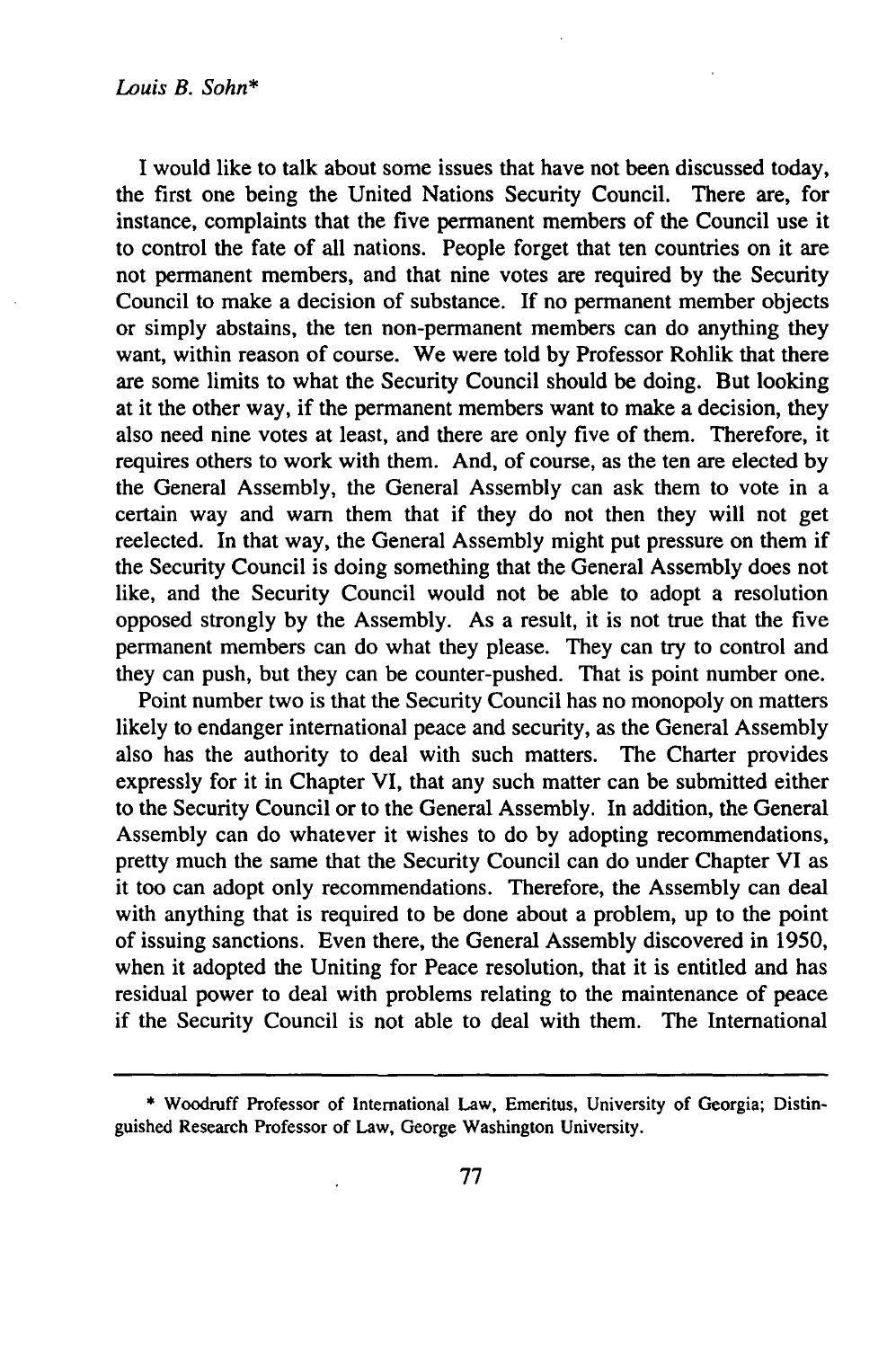Court of Justice in the 1962 *Certain Expenses of the United Nations Case* said that the Assembly has this power. If the General Assembly thinks action is necessary, it can take it.

In fact, in the case that was mentioned here, of apartheid in South Africa, and in a similar case in Rhodesia, the General Assembly did indeed take action. Several times, the Security Council, at most, adopted resolutions of condemnation. Nevertheless, the General Assembly went ahead and adopted recommendations asking for action against these countries; in particular, it recommended economic sanctions first against South Africa and later against Rhodesia. The Assembly succeeded in isolating Rhodesia relatively easily, and the domination by the white minority was terminated. Thus encouraged, the Assembly decided to broaden the actions against South Africa, imposing one kind of sanction after another, and imposing it every year by a larger majority. By the time the big powers found that there were only a few countries that still would vote with them, they changed their tune and decided to follow the Assembly's example and to do some of the things that they had refused to do before. At first, the Council imposed sanctions on South Africa with respect to selling weapons to it, and then broadened the sanctions by saying that all states were forbidden to sell to South Africa things from which weapons could be made, but it never went as far as the sanctions recommended by the General Assembly.

To make sure that the sanctions it established were not violated, the Assembly appointed a committee to watch over all exports to South Africa, and when the committee found that somebody did not observe the sanction, the United Nations publicized it around the world. Of course, this inflamed public opinion everywhere, and as soon as a country violating the embargo found out that the United Nations was going to announce its violations, it was forced to change its conduct.

For instance, there were some Greek ships on their way to South Africa when they were denounced by the United Nations. Greece immediately told those shippers that as long as they sailed under the Greek flag the General Assembly must be obeyed. So of course they changed their flag to that of some islands in the Caribbean, but that hole was soon plugged as well. Sanctions are slow, but they can work to some extent, and, in fact, in this case they did work. After a while, the Security Council stopped adopting its own weak resolutions on this subject. Instead, it started announcing that it agreed with the General Assembly resolutions. There is still some public opinion of the world that matters, and people too often forget about that. What is important is that public opinion of the world has acquired in the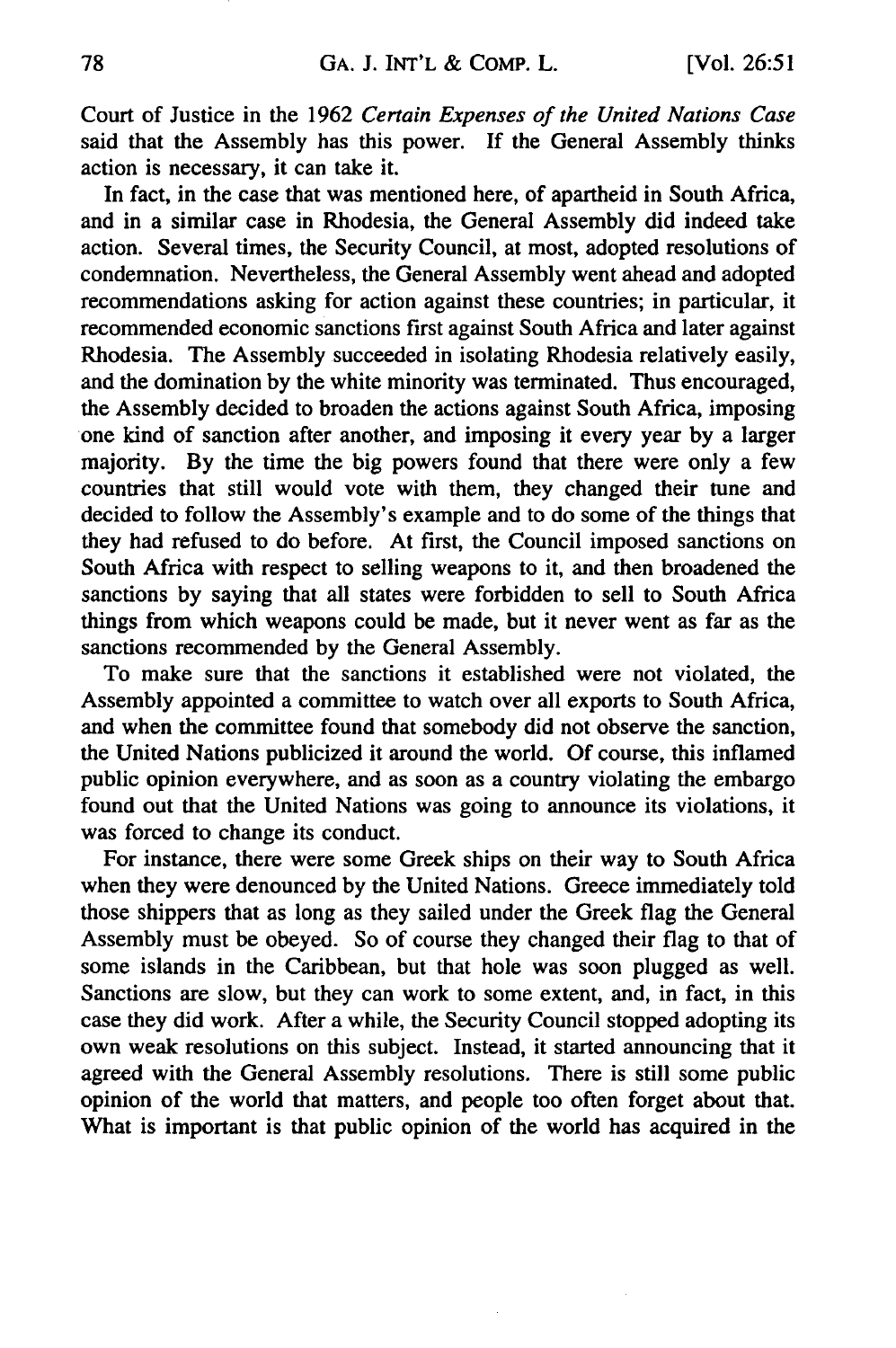General Assembly a spokesman, and this was done without amending the Charter.

The third issue that has been neglected relates to strengthening the General Assembly indirectly. The Assembly can establish any subsidiary body that it wants. At one point it established an interim committee to deal with issues arising between the sessions of the General Assembly, but the Soviet Union did not like it, and after a while it was abandoned. Instead, the General Assembly no longer ends its usual session in December but adjourns it, so that it can be called back into session without any delay. Its President and the General Committee remain in office until the next September, when a few days before the beginning of the next session, a meeting is held to terminate the previous session. As a result, the General Assembly can easily meet to deal with any important business, such as providing money for a new peacekeeping mission or adopting an agreement implementing the Law of the Sea Convention, without having to call a diplomatic conference for that purpose.

There is also a beginning of another important development. Like other groups, the members of parliament of various countries who attend the General Assembly as members of delegations decided to have dinner together and they liked it. This started to be an annual occurrence, and some of them decided that maybe they ought to have some permanent arrangements for preparing their meetings. As a result of a Canadian and Australian initiative, a group of parliamentarians elected a chairman and established an office in New York, the purpose of which was to promote the idea-and I myself proposed something like that in the 1950s, but nobody ever paid attention to it---that there should be a parliamentary body established by the Assembly, of a consultative character. The Assembly may ask it for advice on some issues on its agenda. For instance, as was previously mentioned today, the Secretary-General submits an annual report but the General Assembly does not know what to do with it except to thank him for presenting it. It was proposed, therefore, that the Assembly should ask the consultative parliamentary body to study the Secretary's report and give its opinion on what the Security Council had been doing with suggestions for possible improvement, and as these views would be coming from important people, the Assembly would pay attention to them.

A second assignment may be even more important. Everybody knows about the tragic financial situation of the United Nations. It just happens that in most countries members of parliament decide the issues about the budget, and often, including in the United States, they do things that the government